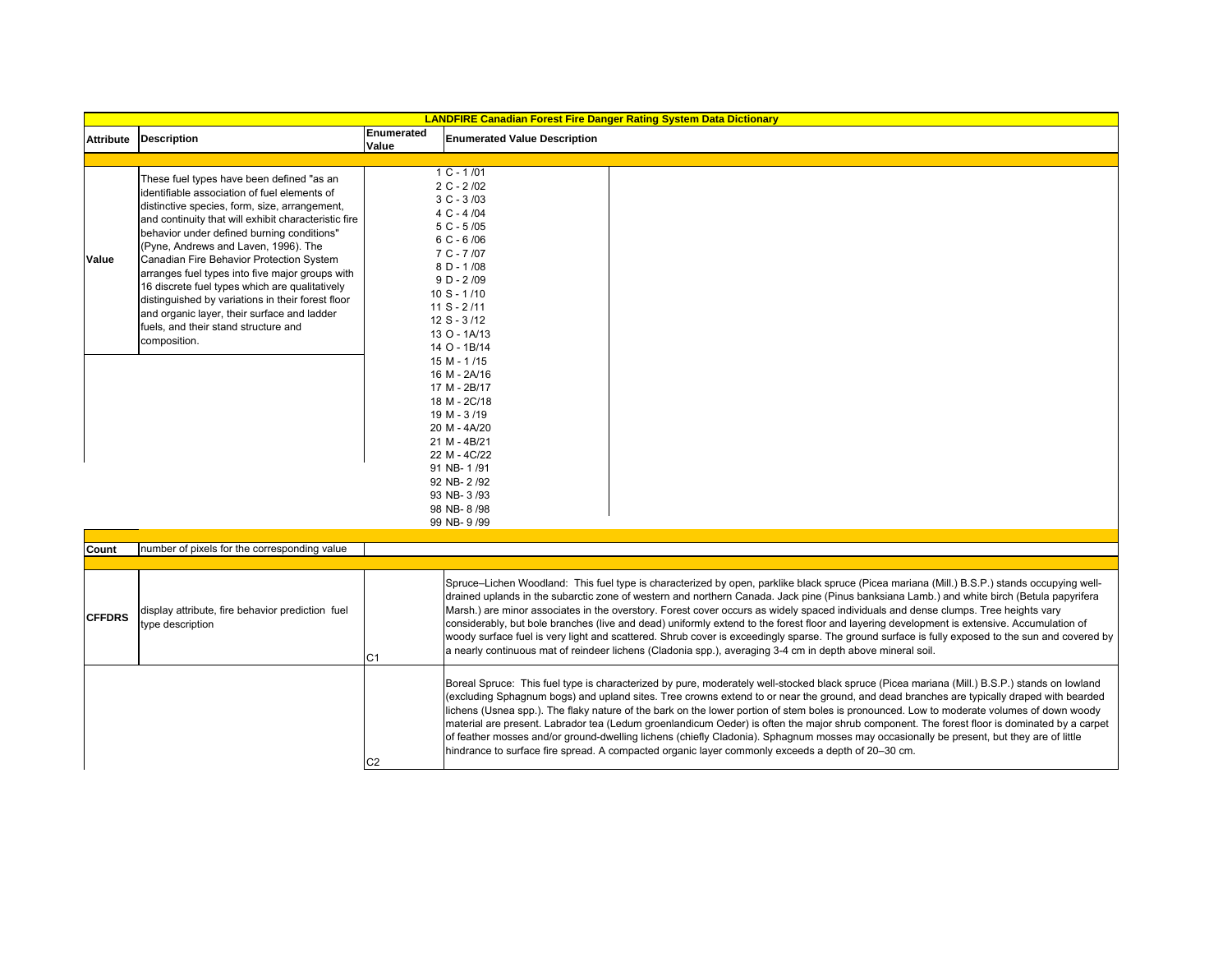| C <sub>3</sub> | Mature Jack or Lodgepole Pine: This fuel type is characterized by pure, fully stocked (1000–2000 stems/ha) jack pine (Pinus banksiana Lamb.)<br>or lodgepole pine (Pinus contorta Dougl. ex Loud.) stands that have matured at least to the stage of complete crown closure. The base of live<br>crown is well above the ground. Dead surface fuels are light and scattered. Ground cover is feather moss (Pleurozium schreberi) over a<br>moderately deep (approximately 10 cm), compacted organic layer. A sparse conifer understory may be present.                                                                                                                                                                                                                                                                                                                                                                        |
|----------------|-------------------------------------------------------------------------------------------------------------------------------------------------------------------------------------------------------------------------------------------------------------------------------------------------------------------------------------------------------------------------------------------------------------------------------------------------------------------------------------------------------------------------------------------------------------------------------------------------------------------------------------------------------------------------------------------------------------------------------------------------------------------------------------------------------------------------------------------------------------------------------------------------------------------------------|
| C <sub>4</sub> | Immature Jack or Lodgepole Pine: This fuel type is characterized by pure, dense jack pine (Pinus banksiana Lamb.) or lodgepole pine (Pinus<br>contorta Dougl. ex Loud.) stands (10,000-30,000 stems/ha) in which natural thinning mortality results in a large quantity of standing dead stems<br>and dead downed woody fuel. Vertical and horizontal fuel continuity is characteristic of this fuel type. Surface fuel loadings are greater than in<br>fuel type C3, and organic layers are shallower and less compact. Ground cover is mainly needle litter suspended within a low shrub layer<br>(Vaccinium spp.).                                                                                                                                                                                                                                                                                                         |
|                | Red and White Pine: This fuel type is characterized by mature stands of red pine (Pinus resinosa Ait.) and eastern white pine (Pinus strobus L.)<br>in various proportions, sometimes with small components of white spruce (Picea glauca (Moench) Voss) and old white birch (Betula papyrifera<br>Marsh.) or aspen (Populus spp.). The understory is of moderate density, usually red maple (Acer rubrum L.) or balsam fir (Abies balsamea (L.)<br>Mill.). A shrub layer, usually beaked hazel (Corylus cornuta Marsh.), may be present in moderate proportions. The ground surface cover is a<br>combination of herbs and pine litter. The organic layer is usually 5–10 cm deep.                                                                                                                                                                                                                                           |
| C <sub>5</sub> | Conifer Plantation: This fuel type is characterized by pure, fully stocked conifer plantations with closed crowns and no understory or shrub layer.                                                                                                                                                                                                                                                                                                                                                                                                                                                                                                                                                                                                                                                                                                                                                                           |
| C <sub>6</sub> | The forest floor is covered by needle litter with an underlying duff layer up to 10 cm deep. The crown base height is taken into account in<br>predicting fire spread rate and crowning.                                                                                                                                                                                                                                                                                                                                                                                                                                                                                                                                                                                                                                                                                                                                      |
| C7             | Ponderosa Pine - Douglas-Fir: This fuel type is characterized by uneven-aged stands of ponderosa pine (Pinus ponderosa Laws.) and Douglas-<br>fir (Pseudotsuga menziesii (Mirb.) Franco) in various proportions. Western larch (Larix occidentalis Nutt.) and lodgepole pine (Pinus contorta<br>Dougl. ex Loud.) may be significant stand components on some sites and at some elevations. Stands are open, with occasional clumpy thickets<br>of multi-aged Douglas-fir and/or larch as a discontinuous understory. Canopy closure is less than 50% overall, although thickets are closed and<br>often dense. Woody surface fuel accumulations are light and scattered. Except within Douglas-fir thickets, the forest floor is dominated by<br>perennial grasses, herbs, and scattered shrubs. Within tree thickets, needle litter is the predominant surface fuel. Duff layers are nonexistent to<br>shallow (<3 cm).      |
| D <sub>1</sub> | Leafless Aspen: This fuel type is characterized by pure, semimature trembling aspen (Populus tremuloides Michx.) stands before bud break in<br>the spring or following leaf fall and curing of the lesser vegetation in the autumn. A conifer understory is noticeably absent, but a well-developed<br>medium to tall shrub layer is typically present. Dead and down roundwood fuels are a minor component of the fuel complex. The principal fire-<br>carrying surface fuel consists chiefly of deciduous leaf litter and cured herbaceous material that is directly exposed to wind and solar radiation. In<br>the spring the duff mantle (F and H horizons) seldom contributes to the available combustion fuel because of its high moisture content.                                                                                                                                                                     |
| S <sub>1</sub> | Jack or Lodgepole Pine Slash: This fuel type is characterized by slash resulting from tractor or skidder clear-cut logging of mature jack pine<br>(Pinus banksiana Lamb.) or lodgepole pine (Pinus contorta Dougl. ex Loud.) stands. The slash is typically one or two seasons old, retaining up to<br>50% of the foliage, particularly on branches closest to the ground. No post-logging treatment has been applied, and slash fuels are continuous.<br>Tops and branches left on site result in moderate fuel loads and depths. Ground cover is continuous feather moss mixed with discontinuous<br>fallen needle litter. Organic layers are moderately deep and fairly compact.                                                                                                                                                                                                                                           |
| S <sub>2</sub> | White Spruce Balsam Slash: This fuel type is characterized by slash resulting from tractor or skidder clear-cut logging of mature to overmature<br>stands of white spruce (Picea glauca (Moench) Voss) and sub-alpine fir (Abies lasiocarpa (Hook.) Nutt.) or balsam fir (Abies balsamea (L.) Mill.).<br>Slash is typically one or two seasons old, retaining from 10% to 50% of the foliage on the branches. No postlogging treatment has been applied.<br>Fuel continuity may be broken by skid trails unless the site was logged in winter. Tops have been left on site, and most branch fuels have broken<br>off during skidding of logs to landings, which results in moderate fuel loads and depths. Quantities of shattered large and rotten woody fuels may<br>be significant. Ground cover is feather moss with considerable needle litter fallen from the slash. Organic layers are moderately deep and<br>compact. |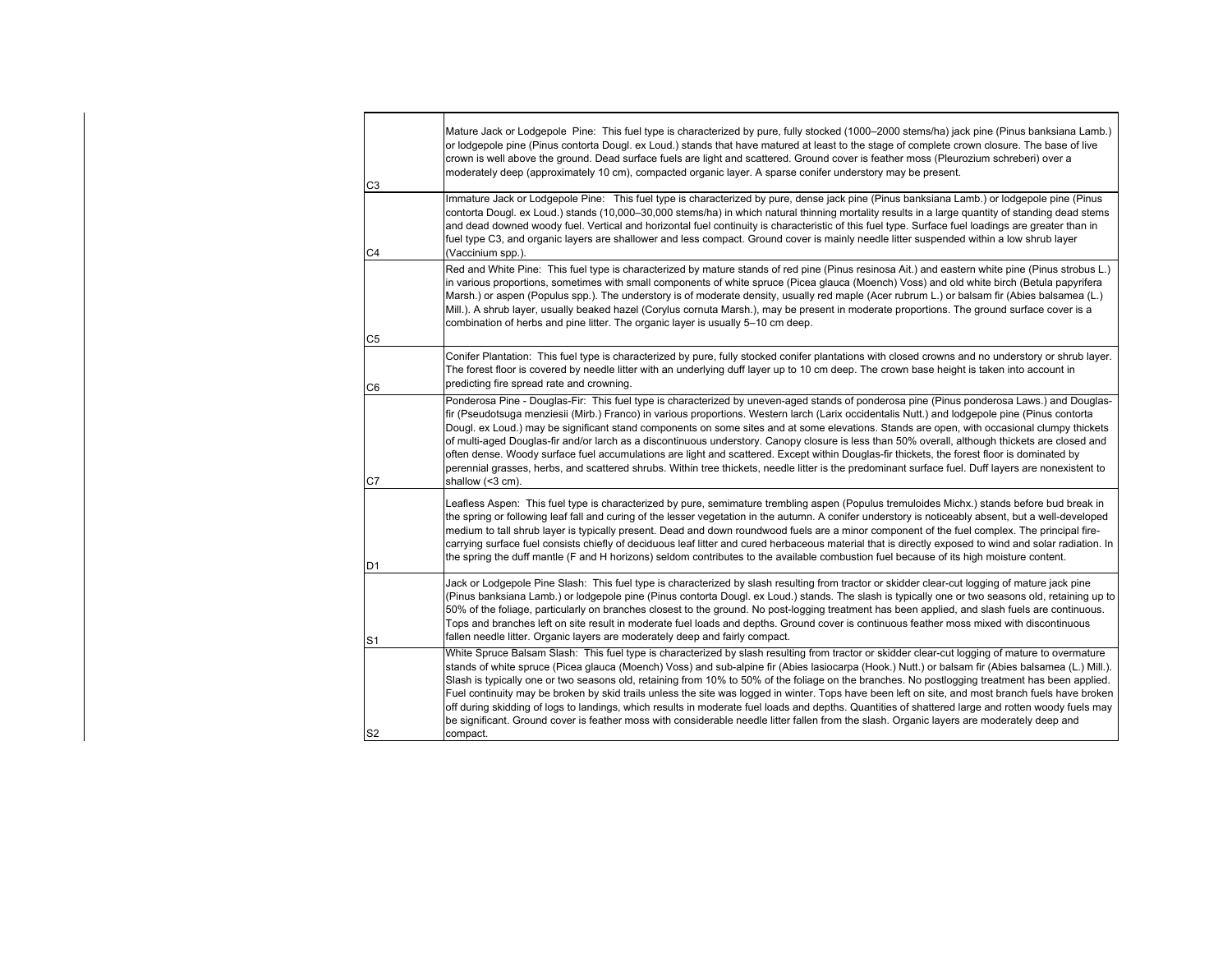|     | <u>, adding i ii ainai i iina inai chao ia ainmanaista a' ainai iadainiid iiaiii iidii iana aina. an i</u>                                                                                                                                                                                                                                                                                                                                                                                                                                                                                                                                                                                                                                                                                                                                                                                                                                                                                                                                                                                                                                                                                                                                                                                                                                                                                                                                                                                                                                                                                                                                                                                  |
|-----|---------------------------------------------------------------------------------------------------------------------------------------------------------------------------------------------------------------------------------------------------------------------------------------------------------------------------------------------------------------------------------------------------------------------------------------------------------------------------------------------------------------------------------------------------------------------------------------------------------------------------------------------------------------------------------------------------------------------------------------------------------------------------------------------------------------------------------------------------------------------------------------------------------------------------------------------------------------------------------------------------------------------------------------------------------------------------------------------------------------------------------------------------------------------------------------------------------------------------------------------------------------------------------------------------------------------------------------------------------------------------------------------------------------------------------------------------------------------------------------------------------------------------------------------------------------------------------------------------------------------------------------------------------------------------------------------|
|     | overmature coastal British Columbia mixed conifer stands. Predominant species are western redcedar (Thuja plicata Donn.), western hemlock<br>(Tsuga heterophylla (Raf.) Sarg.), and Douglas-fir (Pseudotsuga menziesii (Mirb.) Franco). Slash is typically one season old, with the cedar<br>component retaining all its foliage in a cured condition on the branches, whereas the hemlock and Douglas-fir components will have dropped up<br>to 50% of their foliage. Slash fuels tend to be continuous and uncompacted. Very large loadings of broken and rotten unmerchantable material<br>may be present, depending on degree of stand decadence. Slash fuel depths may range from 0.5 to 2.0 m. Ground cover may be feather moss<br>or just compact old needle litter under significant quantities of recent needle litter fallen from the slash. Organic layers are moderately deep to<br>deep and compact. Minor to moderate shrub and herbaceous understory components may be present. This fuel type designation may also be<br>applied to wet belt cedar-hemlock slash of coastal and interior British Columbia where the Douglas-fir component is absent.                                                                                                                                                                                                                                                                                                                                                                                                                                                                                                                        |
| S3  |                                                                                                                                                                                                                                                                                                                                                                                                                                                                                                                                                                                                                                                                                                                                                                                                                                                                                                                                                                                                                                                                                                                                                                                                                                                                                                                                                                                                                                                                                                                                                                                                                                                                                             |
| О1  | Grass: This fuel type is characterized by continuous grass cover, with no more than occasional trees or shrub clumps that do not appreciably<br>affect fire behavior. Two subtype designations are available for grasslands; one for the matted grass condition common after snowmelt or in the<br>spring (O1-a) and the other for standing dead grass common in late summer to early fall (O1-b). The proportion of cured or dead material in<br>grasslands has a pronounced effect on fire spread there and must be estimated with care.                                                                                                                                                                                                                                                                                                                                                                                                                                                                                                                                                                                                                                                                                                                                                                                                                                                                                                                                                                                                                                                                                                                                                  |
| O1A | Grass: This fuel type is characterized by continuous grass cover, with no more than occasional trees or shrub clumps that do not appreciably<br>affect fire behavior. Two subtype designations are available for grasslands; one for the matted grass condition common after snowmelt or in the<br>spring (O1-a) and the other for standing dead grass common in late summer to early fall (O1-b). The proportion of cured or dead material in<br>grasslands has a pronounced effect on fire spread there and must be estimated with care.                                                                                                                                                                                                                                                                                                                                                                                                                                                                                                                                                                                                                                                                                                                                                                                                                                                                                                                                                                                                                                                                                                                                                  |
| M1  | Boreal Mixedwood leafless: This fuel type (and its "green" counterpart, M2) is characterized by stand mixtures consisting of the following<br>coniferous and deciduous tree species in varying proportions: black spruce (Picea mariana (Mill.) B.S.P.), white spruce (Picea glauca (Moench)<br>Voss), balsam fir (Abies balsamea (L.) Mill.), subalpine fir (Abies lasiocarpa (Hook.) Nutt.), trembling aspen (Populus tremuloides Michx.), and<br>white birch (Betula papyrifera Marsh.). On any specific site, individual species can be present or absent from the mixture. In addition to the<br>diversity in species composition, stands exhibit wide variability in structure and development, but are generally confined to moderately well-<br>drained upland sites. M1, the first phase of seasonal variation in flammability, occurs during the spring and fall. The rate of spread is weighted<br>according to the proportion (expressed as a percentage) of softwood and hardwood components.                                                                                                                                                                                                                                                                                                                                                                                                                                                                                                                                                                                                                                                                                  |
| M2  | Boreal Mixedwood Green: This fuel type (and its "leafless" counterpart, M1) is characterized by stand mixtures consisting of the following<br>coniferous and deciduous tree species in varying proportions: black spruce (Picea mariana (Mill.) B.S.P.), white spruce (Picea glauca (Moench)<br>Voss), balsam fir (Abies balsamea (L.) Mill.), subalpine fir (Abies lasiocarpa (Hook.) Nutt.), trembling aspen (Populus tremuloides Michx.), and<br>white birch (Betula papyrifera Marsh.). On any specific site, individual species can be present or absent from the mixture. In addition to the<br>diversity in species composition, stands exhibit wide variability in structure and development, but are generally confined to moderately well-<br>drained upland sites. M2, the second phase of seasonal variation in flammability, occurs during the summer. The rate of spread is weighted<br>according to the proportion (expressed as a percentage) of softwood and hardwood components. In the summer, when the deciduous overstory<br>and understory are in leaf, fire spread is greatly reduced, with maximum spread rates only one-fifth that of spring or fall fires under similar<br>burning conditions. For purposes of refining fire behavior calculation this fuel type has been separated into three destinct classes based on the<br>amout of softwood and/or hardwood that exists within the site. M-2A denotes sites that are Boreal Mixwood that are green and < 25% conifer and<br>≥75% hardwood. M-2B characterizes sites that are Boreal Mixwood that are green and 50% conifer and 50% hardwood. M-2C depicts sites that are < 25%<br>hardood and ≥75% conifer. |
| MЗ  | Dead Balsam Fir Mixedwood—Leafless: This fuel type (and its "green" counterpart, M4) is characterized by mixedwood stands in which balsam<br>fir (Abies balsamea (L.) Mill.) grows, often as an understory species, in a heterogeneous mix with spruce (Picea spp.), pine (Pinus spp.), and<br>birch (Betula spp.). These stands are found in the Great Lakes – St. Lawrence and Boreal Forest regions of Canada and are not to be confused<br>with the pure balsam fir stands typical of Nova Scotia and New Brunswick. Repeated annual defoliation (due to spruce budworm (Choristoneura<br>fumiferana Clemens) attack) causes balsam fir mortality, followed by peeling bark, draped lichen (Spanish moss or old man's beard, Usnea spp.)<br>development, top breakage, and windthrow, peaking 5–8 years after mortality. The volume of down woody material is initially low but increases<br>substantially with progressive stand decomposition following mortality. The forest floor is a mixture of feather mosses, conifer needles, and<br>hardwood leaves. The organic layer is moderately compacted and 8–10 cm deep. After mortality, spring fires in this fuel type behave extremely<br>vigorously, with continuous crowning and downwind spotting.                                                                                                                                                                                                                                                                                                                                                                                                                              |